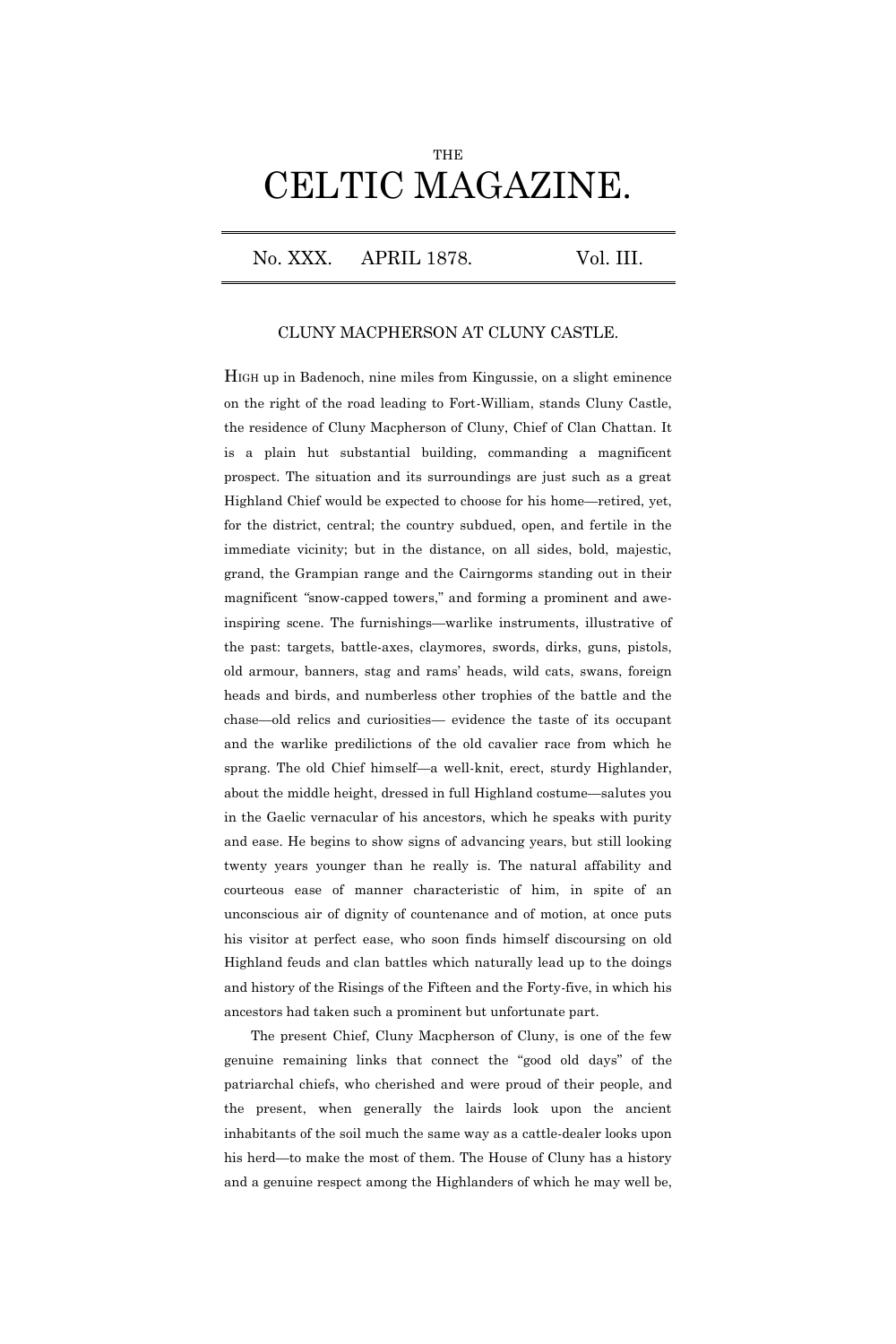and is, justly proud; for the family have always taken a distinguished share in everything calculated to advance the interests of the country. The origin of the House of Macpherson is lost in dim antiquity. By the genealogy known as the "MS. of 1450"—the oldest Gaelic genealogy in existence —we find that Cluny is descended from "Muirich, or Murdoch, son of Swen, son of Heth, son of Nachtan, son of Gillichattan, from whom came the Clan Chattan."

There has been a long and warm controversay between the Chiefs of Mackintosh and the Chiefs of Macpherson, and others interested in them, regarding the chiefship of the great Clan Chattan, with the result that it is allowed by all disinterested parties that Cluny is undoubtedly the chief and male heir of that powerful and numerous Clan, while the Mackintoshes were for centuries its actual leaders or "Captains," in virtue of the marriage of Angus Mackintosh, sixth chief of that Ilk, with Eva, daughter and only child of Dugall Dali, the undoubted and acknowledged Chief of Clan Chattan in his day. There are various instances in Highland history where the husband of the heiress of the chief became the leader or "Captain" of the clan, but we are not acquainted with a single instance where the chiefship descended through a female.

Murdoch above-named, from whom the Macphersons derive the patronimic of MacMhuirich, became chief in 1153. On the death of Dugall Dall the representation of the family devolved upon his cousin and male heir, Kenneth, eldest son of Ewen Ban, Murdoch's second son. Kenneth's son, Duncan Macpherson of Cluny, fought with Bruce, at the head of his Clan, at the battle of Bannockburn. He was granted a commission to expel the Comyns from Badenoch, and on their forfeiture, as a reward for his services, obtained a grant of their lands in the district, and was allowed to add a hand holding a dagger to his armorial bearings. Duncan's grandson, Donald Mor, was chief in 1386, when a battle was fought at Invernahavon between the Clan Chattan and the Camerons, on which occasion a dispute arose as to the precedency of the respective chiefs of the principal families of Macpherson and Davidson, Cluny and his followers claiming the right wing, as the eldest branch. Mackintosh in an evil hour decided in favour of the Davidsons, when Cluny and all the Macphersons, highly indignant, withdrew from the field. The Clan Chattan was defeated, many of the Mackintoshes and nearly all the Davidsons having been killed in the conflict. Cluny, seeing this, though greatly offended, forgot his wounded pride and next day attacked the Camerons, completely routed them, and slew a great many of their number, including their commander*;* and it is generally believed that this quarrel was the original cause of the celebrated combat between the two Clans on the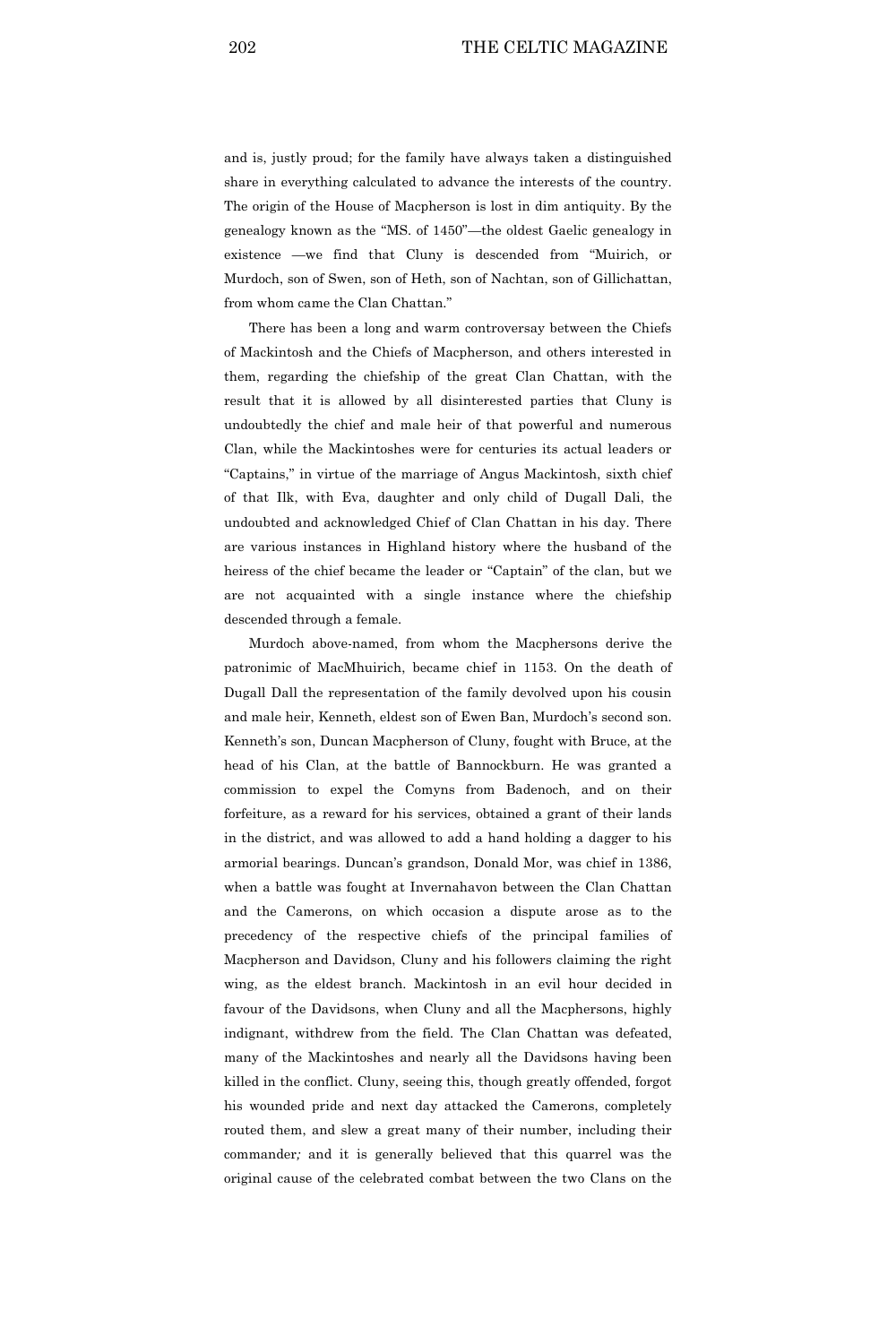Inch of Perth so graphically described by Sir Walter Scott in the "Fair Maid of Perth<sup>"</sup>

The Macphersons adhered to the unfortunate Queen Mary throughout her disastrous reign*;* supported Charles I., and suffered much for their attachment to him*;* and, ever after, they continued, true as the dial to the sun, unwavering and staunch Royalists, always supporting the Stuarts in whose interest Cluny took a prominent part in the '15.

In 1722 the chiefship devolved on Lachlan Macpherson of Nuide, whose eldest son, Ewen, was chief and became celebrated as a follower of Prince Charlie in 1745. In that year he was appointed to a company in Lord Loudon's Highlanders, on the side of the Government, and had taken the oaths; but on the arrival of Prince Charles, Cluny threw up his commission, and with six hundred Macphersons joined the Prince after his victory at Prestonpans. In the retreat from Derby the Clan greatly distinguished themselves, especially by their indomitable gallantry in the skirmish with the Government troops at Clifton. Lord George Murray commanded on the occasion, with Cluny at his side, at the head of the Macphersons, and when, receiving the fire of the Dragoons full in the face, and the balls whizzing about their ears, Cluny exclaimed, "What the devil is this?" at the same moment crying out "Claymore," and rushing, sword in hand, down to the bottom ditch of the enclosure, leading his men, and clearing the hedges as they went, they fell upon the King's troops, killing many of them and compelling the rest to fly for their lives. The Macphersons, commanded by their brave chief, formed part of the first line at the battle of Falkirk, but they arrived too late for the battle of Culloden—just after the Prince had fled from the field.

During the subsequent devastations and cruelties committed by the King's troops, Cluny Castle was burnt to the ground, when the other members of the family had to take shelter in a kiln in the neighbourhood,

For some time after this Cluny lived in hiding with Lochiel, in a retreat at Benalder, on his own property, near Rannoch. Wishing to see the Prince, he some time after this set out for Achnacarry, where he supposed him to be, and afterwards returned to Benalder, where he found His Royal Highness in a miserable hovel with Lochiel. On entering the hut Cluny was in the act of kneeling, when the Prince graciously prevented him, and kissed him, saying, "I am sorry, Cluny, you and your regiment were not at Culloden; I did not hear till very lately that you were so near us that day." They spent two nights together, and Cluny afterwards took the Prince to a more secure hiding-place, known as the Cage, which he had suitably fitted up for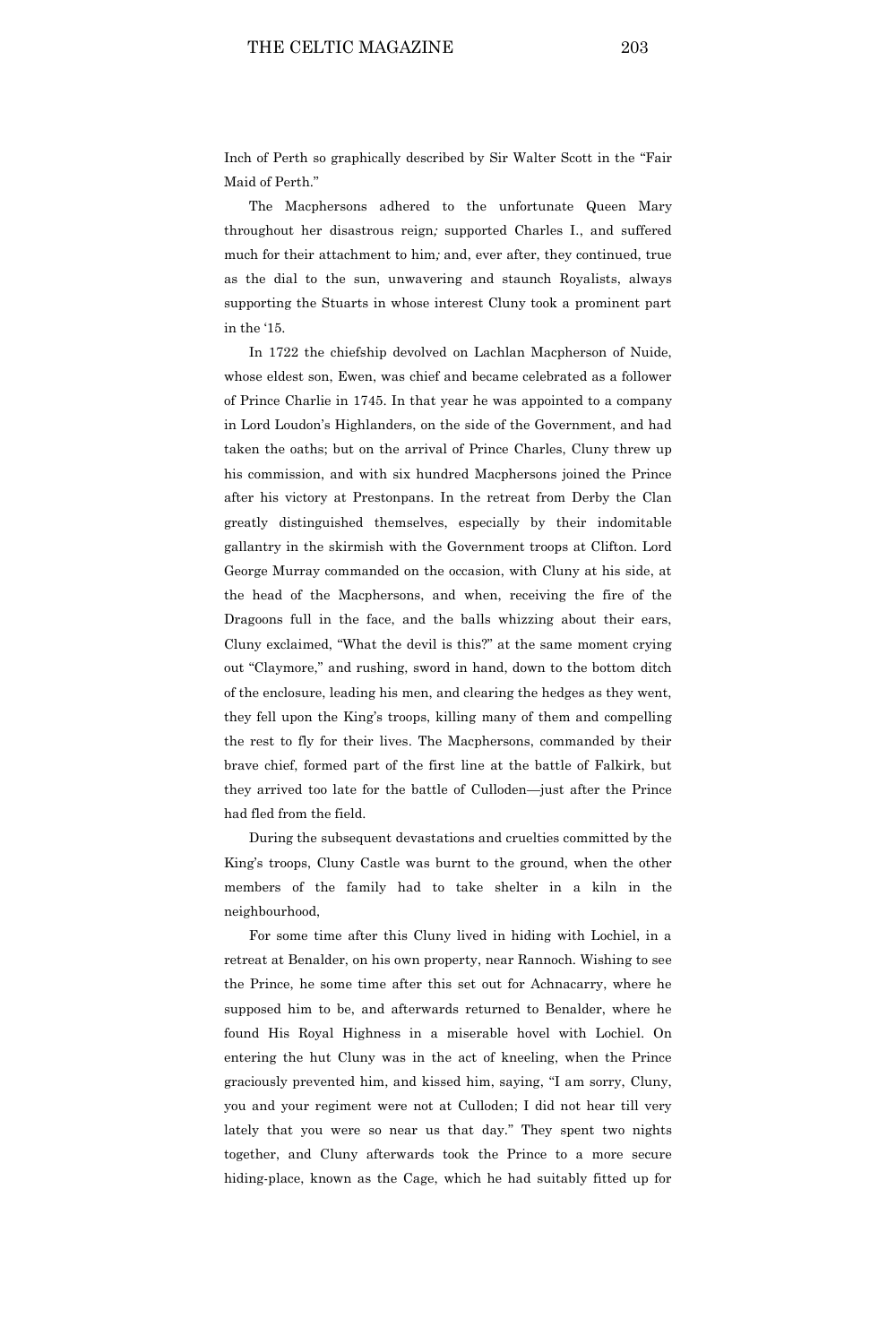him, and where he remained concealed for several weeks, until the French frigate arrived, in which he ultimately made his escape to France.

The Government were so determined to capture Cluny, that they offered a reward of one thousand guineas and a company in one of the regiments of the line to any one who would bring him in, dead or alive; but the same faithful and loyal spirit which induced the Highlanders not to betray their Prince for thirty thousand pounds protected Cluny among his own followers, in spite of every attempt made to capture him. Every effort was made, and all imaginable means used for seven years, to discover his whereabouts, but all without avail. The Government now determined upon a final effort, and commissioned Sir Hector Munro, specially qualified for such a post, as he afterwards fully proved by his many desperate but fruitless efforts for two years to capture the fugitive. Munro was himself a Highlander, and knew the language of the people. He placed a detachment in almost every hamlet in the parishes of Laggan and Kingussie, and was often, by various stratagems and sudden surprises, within an ace of being successful. Cluny's abilities, however, and the devoted attachment of his Clan, defied the whole power of Government and Sir Hector Munro. No sooner was an order issued, or any movement made by the troops, than intimation was made to the fugitive. He had many hairbreadth escapes, in which he exhibited resource and boldness of no mean order. Though every gentleman in the country knew his various haunts, and that he was occasionally the guest of his tenants, he never allowed more than one family at a time to know his place of concealment; and if by accident he was observed by any person, he at once removed to another. There were only four persons who knew where he could be found on all occasions, of whom one, James Macpherson, was his piper. These four always kept him supplied with food and other necessaries, and it was to one or other of them that any of his friends, even his wife, had to apply when they had anything in particular to communicate or send to him.

The following incident illustrates his great coolness and presence of mind in extreme danger:—After the burning of the castle, the family resided in a small cottage. On one occasion the Chief was on a visit, when the house was suddenly surrounded by the Government troops, commanded by Munro, who received such correct information, and managed the surprise on this occasion with such secrecy, that there was scarcely any possibility of escape. But Cluny's presence of mind stood him well, and saved him in this perilous emergency. Though he found himself on the brink of destruction, and about to fall into the clutches of his persecutors, in whose hands a certain and ignominious death awaited him, he maintained his coolness—deliberately stepped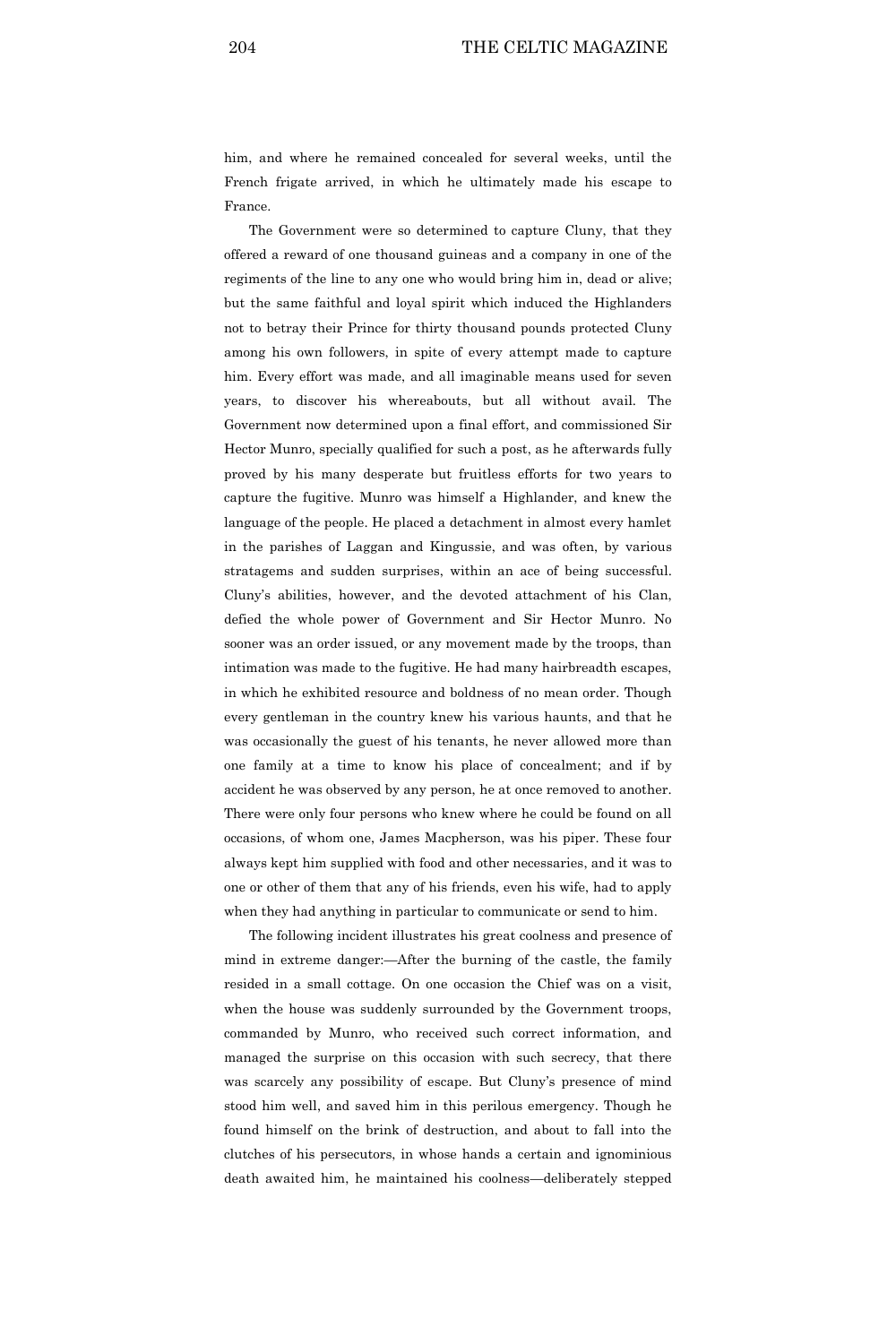into the kitchen, and instantly changed clothes with one of his own men servants, walked outside to meet the officer in command as he marched up to the door, and, without the slightest hesitation or apparent concern, held the stirrup while the officer dismounted, walked the horse about while he searched the house, and on his return again held the stirrup while Munro mounted. The officer asked him if he knew where Cluny was? and received for answer, "I do not; and if I did I would not tell *you."* "Indeed, I believe you would not," returned the other. "You are a good fellow; here's a shilling for you.''

Another noteworthy instance, out of many marvellous such, deserves to be told:—On one occasion as soldiers were returning home from a fruitless search for Cluny, they met a young lad carrying what turned out on investigation to be a savoury dinner of venison; and correctly surmising that the dish was intended for the fugitive chief, they threatened the boy with instant death if he did not at once conduct them to his hiding- place. The boy led them over the hills for several miles, and their rigour towards him having somewhat abated by the exertion, following him in a rough, long, and dreary mountain walk, be began to gather a little more courage, and asked several curious questions regarding their arms and accoutrements, especially expressing great wonder at the weapon carried by the drummer. In broken English he asked him what kind of animal he earned inside such a large cage. In reply the drummer beat a tatoo, which, to all appearance, greatly delighted the Highlander; so much-so, that he offered the drummer the dinner he was still carrying if he would allow him to handle the wonderful instrument. The drummer, quite innocent of the *ruse,* slipped the "belts round the boy's neck, who no sooner got possession of it, than he seized the drumsticks, and applied them with such vigour and effect, that the hills, far and near, echoed with the sound. They were soon almost in the immediate vicinity of the cave in which Cluny was in concealment. He heard the sound of the drum, as his faithful clansman had anticipated, thought the troops were close upon him, and hurriedly made his escape. The soldiers, led by the lad, were soon at the mouth of the cave, only to find it empty. They were naturally much chagrined and disappointed after such a long and difficult journey*;* but no suspicion fell on the hoy, for in his innocent appearance there was nothing to suggest the clever device by which he had saved his master.

During the summer months he chose caves and hiding-places far up in the mountains, while in the winter he occupied artificial caves nearer home, one of which was made under the floor of a clansman's house at Ralia; another at Biallidmore, under the floor of a sheep-cot, belonging to a special confidant*;* but it was at Nesssintully he found the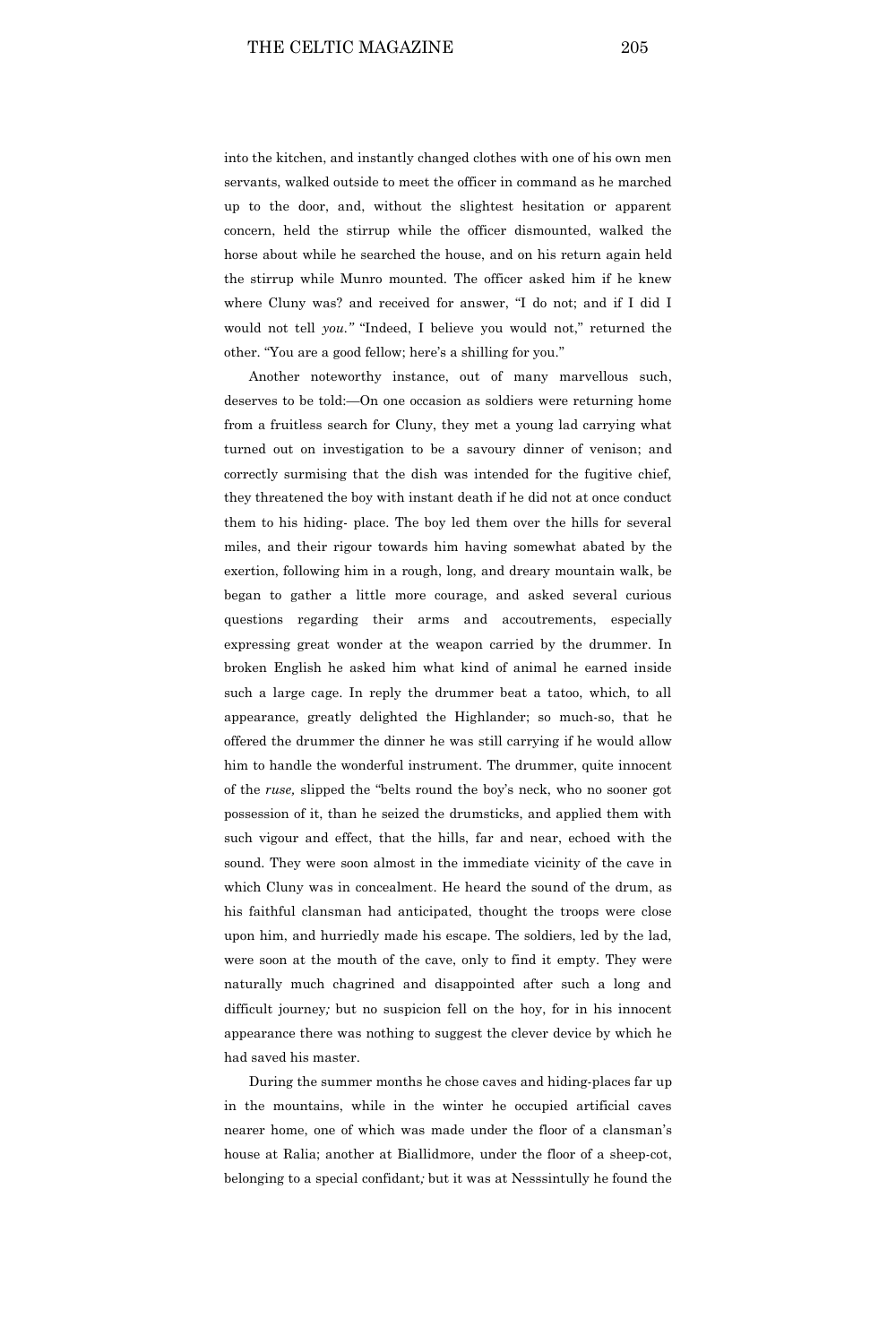greatest comfort, quietness, and security, until this place of concealment was accidentally discovered by a worthless fellow, who divulged the secret, after which the unfortunate chief never again occupied it. This cave was constructed in a most unlikely place, in the wood, by James Dubh Leslie and his brother Peter, working at it only during the night; carefully carrying the soil in sacks, and depositing it at a considerable distance in the river Spey. The inside was lined with boards, the roof covered with tanned cow-hides, over which was placed a thin layer of gravel, covered over on the level surface with green sods. Inside was placed a comfortable bed, a table, two chairs, and a small press or cupboard, while a pane of glass was placed in an out-of-theway comer to admit the light—the whole so ingeniously constructed as to make discovery almost impossible. It was in this manner that the famous Cluny of the Forty-five spent the last ten years of his eventful life. In 1755 he effected his escape to France, and died at Dunkirk in the following year.

Duncan, his son and successor, was born in 1750, in the kiln already mentioned, in which his mother, a daughter of Simon Lord Lovat, found shelter after the destruction of the castle. Being only six years of age when his father died, his uncle, Major Macpherson of the 78th Highlanders, acted as his guardian during his minority.

In 1793 he received back the forfeited estates; entered the army; afterwards became Lieutenant-Colonel of the 3d Foot Guards; and, on the 12th of June 1796, married Catherine, youngest daughter of Sir Ewen Cameron of Fassifern, Baronet. On the 1st of August 1817, he was succeeded by his eldest son, Ewen Macpherson, the present Chief of Clan Chattan—twenty-third chief from MacGillichattain Mor—who has now occupied that honourable position for the long period of sixtyone years. He was born on the 24th April 1804, and is therefore in the 74th year of his age, but still active and vigorous, looking, in his Highland dress, the very picture and embodiment of the really genuine and warm-hearted Highland Chief and gentleman he is universally admitted to be. He is well up in the history of his family, full of Highland traditions and folklore, and delights his visitor by relating such reminiscences as are here presented to the reader. For several years he served in the 42d Highlanders—the Black Watch—of which his eldest son and heir, Duncan Macpherson, younger of Cluny, is the present Colonel; also in the First Royal Scots. He is Lieutenant-Colonel of the Inverness-shire Highland Rifle "Volunteers, Deputy-Lieutenant and Magistrate of the County, Permanent Steward of the Northern Meetings, Governor of the Caledonian Bank, Director of the Highland Railway; and he takes a lively and intelligent interest in all questions affecting the Highlands—agriculture, and in the breeding of pure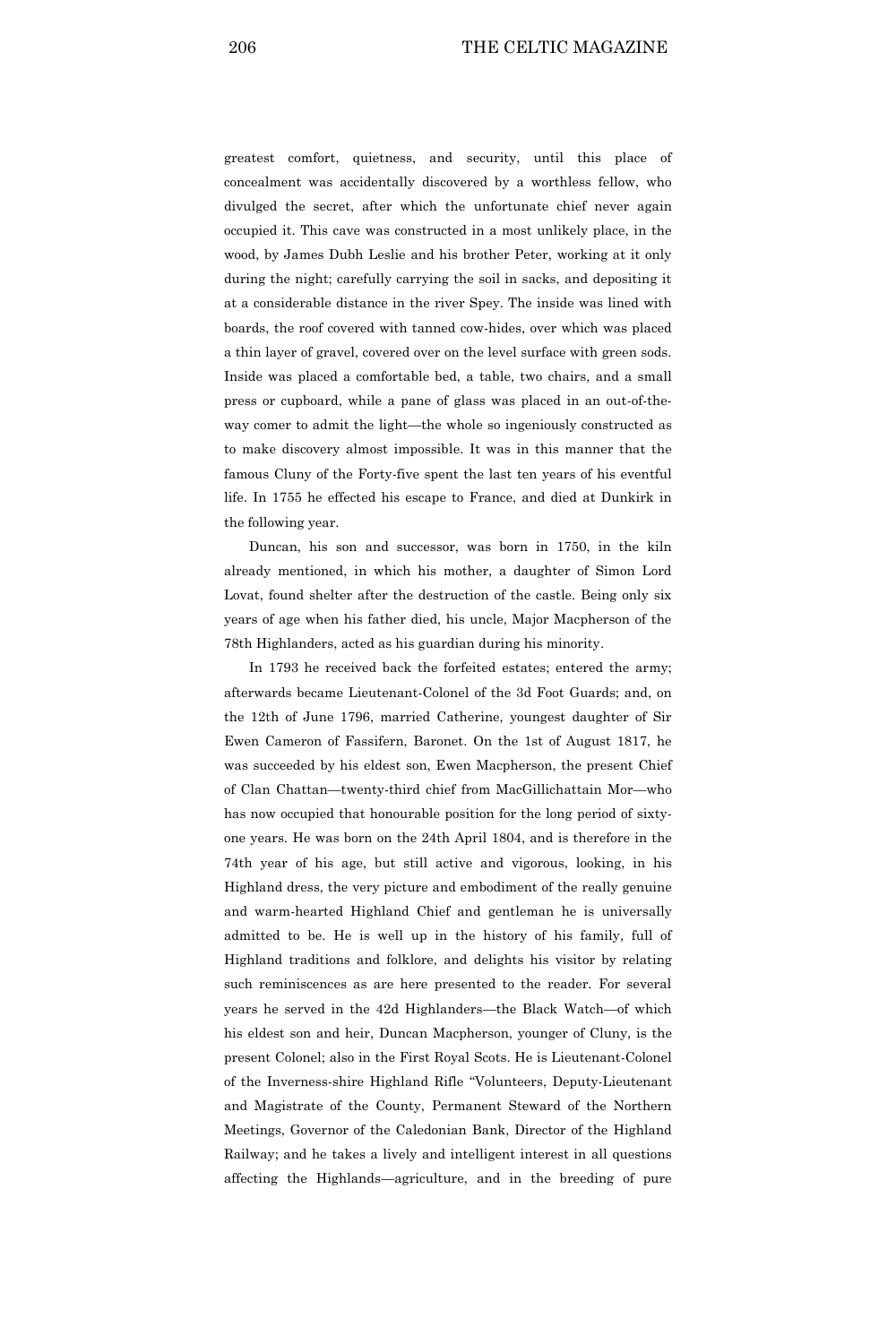Highland cattle and blackfaced sheep, for both of which he obtained prizes at the Highland Society's Shows. In appreciation of his interest in everything Celtic, his kindness to his tenants, his encouragement of the Gaelic language in the wide district over which his influence extends, the Gaelic Society of Inverness in 1871 elected him their first Chief, and re-elected him for a second year. He more than once presided at their annual festivals, and is a life member of the Society. The town of Inverness in 1874 presented him with the freedom of the burgh, as a distinguished Highland Chief, one of the best landlords in the Highlands, and a good neighbour; while, at the same time, a similar honour was conferred on his gallant son, on his return from Ashantee, for his distinguished bravery while serving as senior Major, and in actual command of the famous Black Watch at the battle of Amoaful,

where he was severely wounded, Cluny is a Presbyterian in religion, takes a deep interest in the Free Church, of which he is a member, and uses his influence in the School Boards of his district in favour of teaching Gaelic in the schools. He is, in short, a model chief, of whom, unfortunately, few are now to be found in the Highlands.

He, as befits the Chief of Clan Chattan, keeps up many of the ancient customs of the Highlands, encourages all the manly sports shinty and shooting matches, tossing the caber, putting the stone music (especially bagpipe music), and Highland dancing; and never sits at table without having his piper, according to the good old custom, playing on the great Highland bagpipes, and every morning the inmates are aroused by the piper marching round the Castle from seven to eight playing "Hey, Johnny Cope, are ye wakin' yet?" an appropriate tune, in more ways than one; for it was within two miles of Cluny Castle that Sir John Cope commenced his famous retreat in 1745. Cluny naturally delights and takes great pride in his large and unique collection of ancient relics and curiosities, many of which have an interesting connection and many touching associations with the warlike annals of his race; while others—trophies of the forest and the chase—indicate the sporting proclivities which were in the past associated with the warlike and cavalier spirit of the gentlemen of Clan Chattan. Here is the target made of wood in France for Prince Charlie, and worn by him at the battle of Culloden, covered with leather, studded with silver ornaments, and richly chased. It is surrounded in the hall by seven basket-hilted swords used by the Frasers in 1745. *There* is the shirt frill of lace left by the Prince at Fassifern the morning after raising his standard at Glenfinnan. Yonder are shirt studs and silver mountings. Here is the old MS. in the charter chest with Prince Charlie's autograph; and yonder, carefully treasured, are, perhaps the most interesting of all, the Prince's autograph, letter to Cluny, dated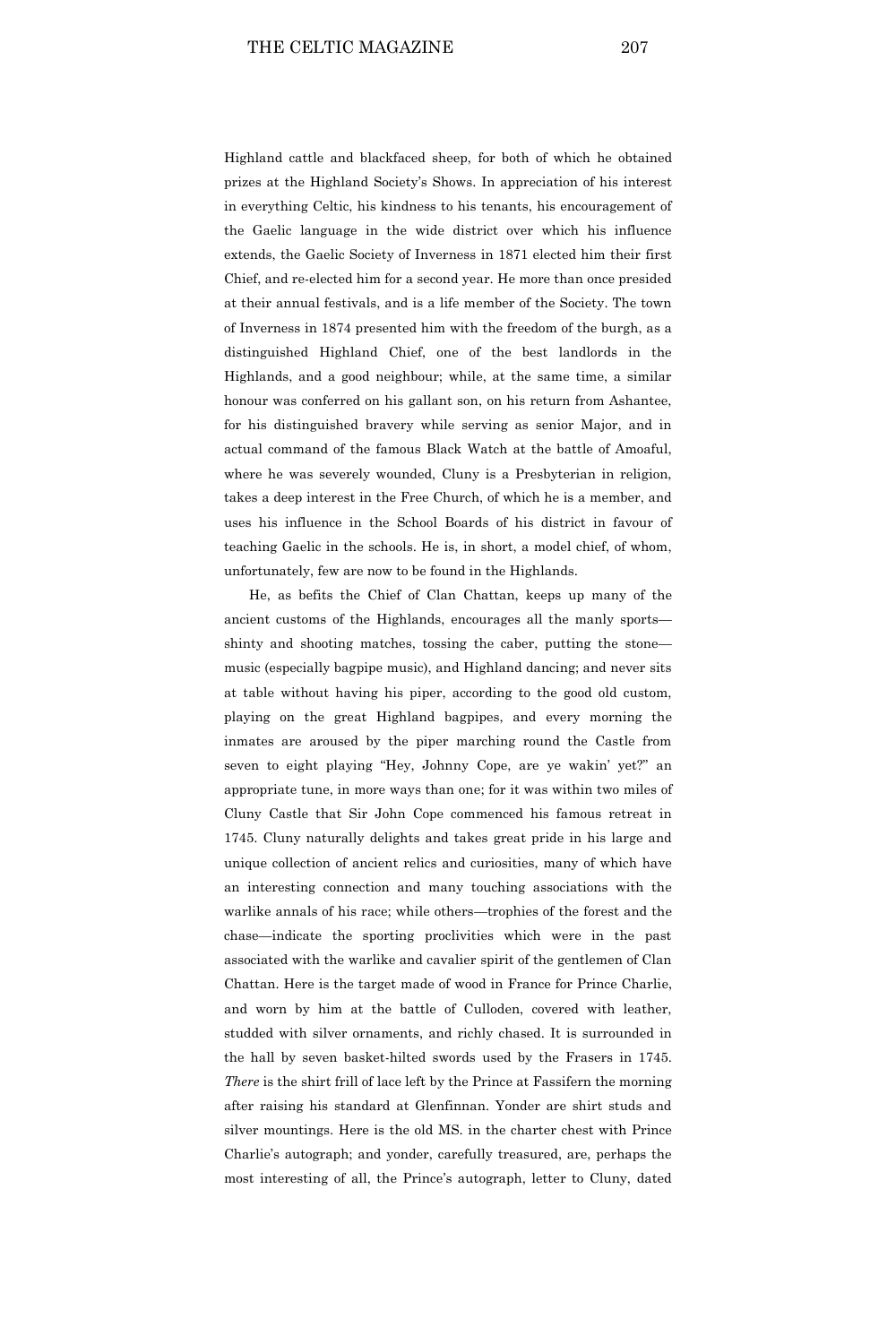18th September 1746, and the bronze plate for engraving notes, or paper money, "which were never issued, found by a shepherd a few years ago at the west end of Loch Laggan, where it was lost by one of the Prince's followers while on their way to the cave at Loch Ericht.

The following is Prince Charlie's autograph letter*:—*"Macpherson of Cluny,—As we are sensible of your and Clan's fidelity and integrity to us during our adventures in Scotland and England in the years 1745 and 1746 in recovering our just rights from the Elector of Hanover, by which you have sustained very great losses, both in your interest and person, I therefore promise, when it shall please God to put it in my power, to make a grateful return suitable to your sufferings." (Signed) CHARLES, P. R.

Is it to be wondered at, looking at these and the many other relics of the same description, and connected as they are with the same unfortunate period of our country's history, that the highly interesting historical incidents connected with the Fifteen and the Forty-five, to which reference has been already made, should have become the subject of mixed reflections and conversation!

The "Black Chanter" of Clan-Chattan—which has a peculiar interest for the family, and is highly prized by its possessor—is exhibited and handled with great care, for the prosperity of the House of Cluny is supposed to depend upon its possession. Of the many peculiar traditions related regarding it, one is—that its original fell from heaven during the famous Clan battle between the Macphersons and the Davidsons on the Inch of Perth; and that, being made of crystal, it was broken by the fall, when this one was made in *fac simile.* Another tradition has it, that this is the genuine original, and that the cracks in it were occasioned by its violent contact with the ground. The belief that it brings prosperity to the family, so long as it remains in their possession, was considerably strengthened by the fact that it was carried away in the eighteenth century—which might be called the black century for the House of Cluny—by the Laird of Grant, but was many years afterwards restored to its original possessors by one of his descendants. James Logan says regarding the "Feadan Dubh," that on a certain occasion when the Clan Grant were sorely disheartened, in consequence of the defeat of a body of them by three of the brave Macdonalds of Glencoe, "to re-animate them the chief sent to Cluny for the loan of the Feadan Dubh, the notes of which could infallibly rouse every latent spark of valour. Cluny is said to have lent it without hesitation, saying his men stood in no need of it. How long it remained with them at this time does not appear; but after it had been restored, the Grants again received it, and it remained with them until 1822, when Grant of Glenmorriston presented it to Ewen Macpherson, Esq. of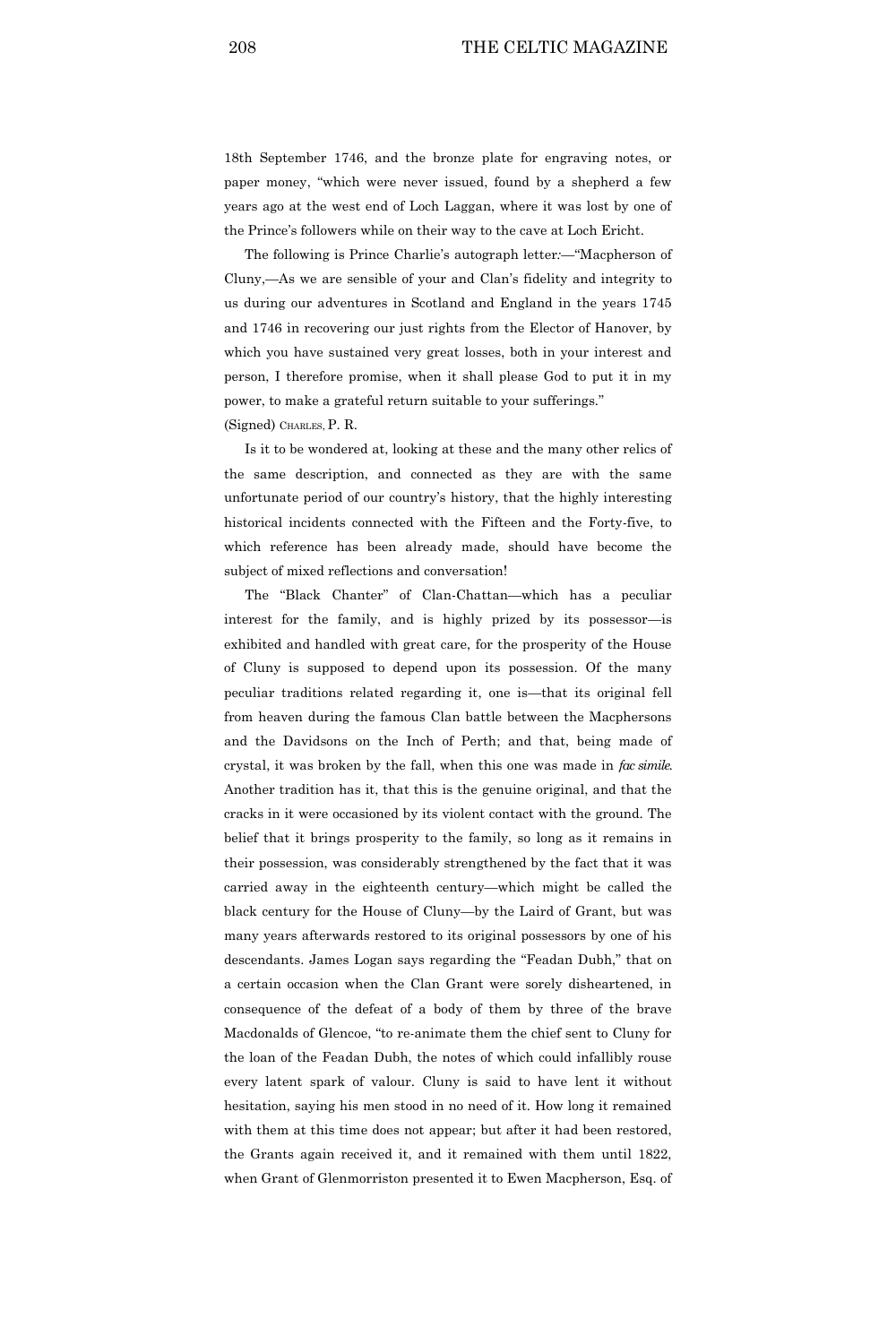Cluny, the present worthy chief, . . . The Macphersons assuredly, whether in consequence of the fortunate talisman or their own bravery, have never been in a battle which was lost, at least where their chief was present. Before the battle of Culloden, an old witch, or second seer, told the Duke of Cumberland that if he waited until the bratach uaine, or green banner, came up, he would be defeated." Among the various specimens of ancient weapons in the castle there are no less than twenty-four very fine claymores, and several swords, among which are not a few Ferraras. Here is the "Charmed Sword," worn by the present Colonel of the Black Watch during the Indian Mutiny, so-called from the tradition that no one using it was ever killed in an engagement. *There* are two, taken respectively by Cluny and an ancestor of Macpherson of Biallid, from their adversaries at Penrith*;* and yonder is a weapon not much less interesting—the claymore worn by the present chief himself while serving in the Black Watch, the 42d Royal Highlanders. Here, carefully treasured, is a piece of the colours of the same celebrated regiment carried at Waterloo; of another, carried in the Crimea and in the Indian Mutiny; as also a piece of the colours of the 93d Sutherland Highlanders—of which Cluny's second son, Ewen, is Major—carried at Balaclava. Here is the brass candlestick used by Cluny of the Forty-five, and carried about by him to his various places of concealment also, the snuff-mull, bound with an iron hoop, made and fixed on by himself—his constant companion during those eventful years. These, with numberless other relics of the past—trophies of the chase at home and in foreign lands—the position of the Castle and its natural surroundings, impress the visitor with the complete propriety of the place and its contents as a suitable and appropriate home for the courteous, spirited, and genuine Highlander, and, withal, proud chief who lives in it—whose greatest delight in his old age is to glance at, and ruminate on the eventful history of the past through his warlike and sporting surroundings*;* at the same time priding himself not a little, and not without good cause, upon his proved loyalty to his sovereign Queen Victoria, having personally served her in the line and the reserve, and furnished her army with three gallant sons —a colonel, a major, and a captain—than whom there are no braver in Her Majesty's Service. A, M.

TO CONTRIBUTORS.—Simon Mackenzie, Penola, Australia—